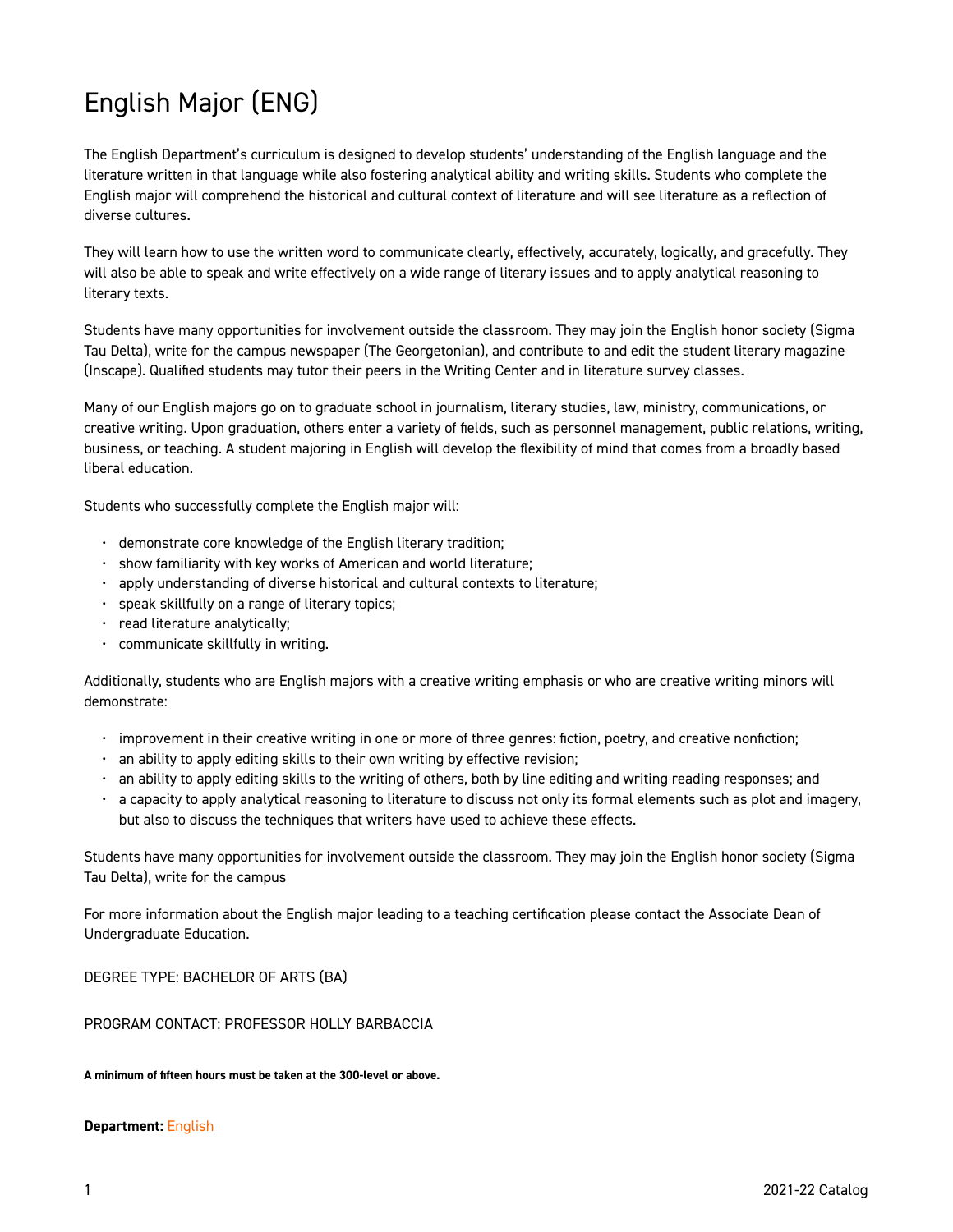#### **Type:** B.A.

| Core Courses                             | 15 hours |
|------------------------------------------|----------|
| <b>Required Course Selections</b>        | 12 hours |
| American Literature                      |          |
| English Literature Before 1700           |          |
| English Literature Between 1700 and 1900 |          |
| Comparative Literature                   |          |
| <b>Elective Courses</b>                  | 9 hours  |
| <b>Allied Courses</b>                    | 3 hours  |
| Total                                    | 39       |

#### Core Courses

| Item #        | Title                             | Credit Hour(s) |
|---------------|-----------------------------------|----------------|
| <b>ENG211</b> | English Literature Survey I       |                |
| <b>ENG213</b> | English Literature Survey II      |                |
| <b>ENG292</b> | Introduction to Literary Analysis |                |
| <b>ENG414</b> | Shakespeare                       |                |
| <b>ENG482</b> | Senior Seminar in English         |                |

# Required Course Selections

## American Literature

*Select one course from the following:* 

| Item #        | Title                                              | <b>Credit Hour(s)</b> |
|---------------|----------------------------------------------------|-----------------------|
| <b>ENG341</b> | Survey of African-American Literature 1745-Present |                       |
| <b>ENG343</b> | American Literature to 1870                        |                       |
| <b>ENG345</b> | American Literature from 1870                      |                       |
| <b>ENG347</b> | American Novel                                     |                       |
| <b>ENG349</b> | Southern Novel                                     |                       |
| <b>ENG445</b> | Topics in American Literature                      |                       |
| <b>ENG447</b> | Topics in Multiethnic American Literature          |                       |

## English Literature Before 1700

*Select one course from the following:* 

| Item#         | <b>Title</b>                                  | <b>Credit Hour(s)</b> |
|---------------|-----------------------------------------------|-----------------------|
| <b>ENG311</b> | Medieval Literature                           |                       |
| <b>ENG313</b> | Renaissance Literature                        |                       |
| <b>ENG412</b> | Chaucer                                       |                       |
| <b>ENG416</b> | Milton                                        |                       |
| <b>ENG418</b> | Topics in Medieval and Renaissance Literature |                       |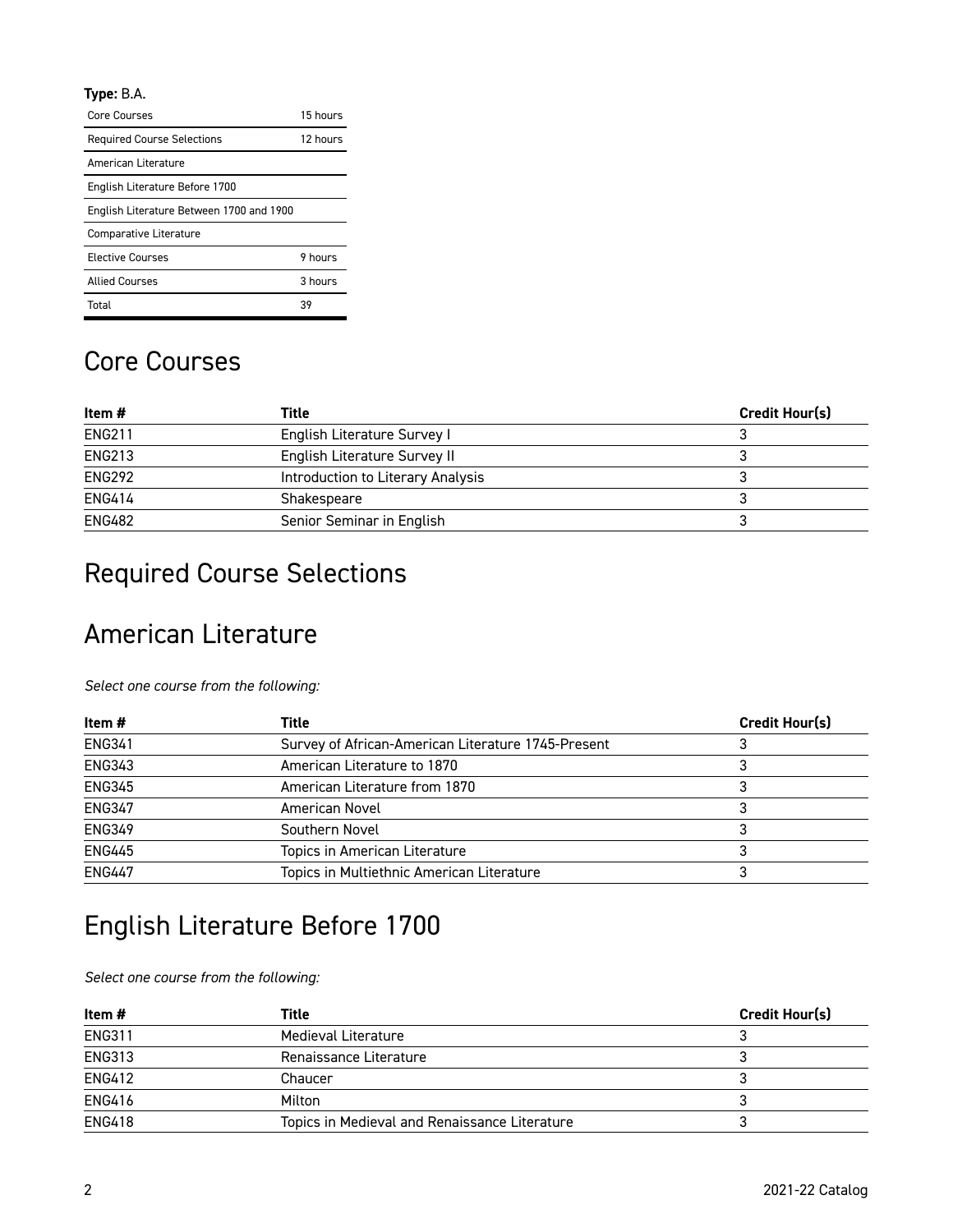# English Literature Between 1700 and 1900

*Select one course from the following:* 

| Item #        | Title                                   | <b>Credit Hour(s)</b> |
|---------------|-----------------------------------------|-----------------------|
| <b>ENG321</b> | Neo-Classical Literature                |                       |
| <b>ENG323</b> | <b>British Romantic Literature</b>      |                       |
| <b>ENG327</b> | Victorian Literature                    |                       |
| <b>ENG329</b> | English Novel                           |                       |
| <b>ENG424</b> | Topics in Nineteenth-Century Literature |                       |

## Comparative Literature

*Select one course from the following:* 

| Credit Hour(s) |
|----------------|
|                |
|                |
|                |
|                |
|                |
|                |
|                |
|                |
|                |
|                |

### Elective Courses

Select nine hours in English courses above ENG112.